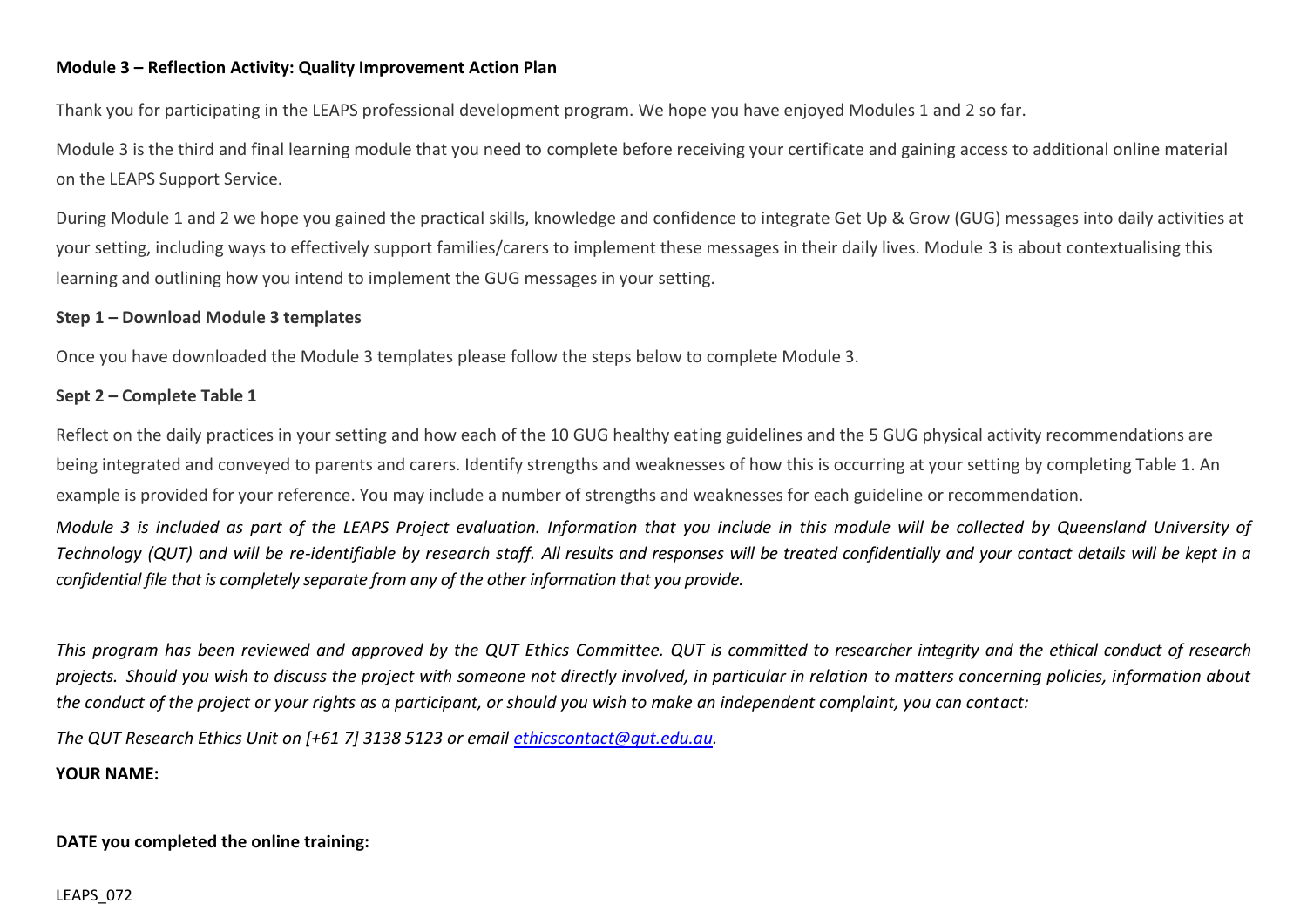# **Table 1: Strengths and Weaknesses**

| <b>Get Up &amp; Grow Healthy Eating Guidelines</b>                                                                                                                  | <b>Summary of Strengths</b>                                                                                                                                                          | <b>Summary of Weaknesses</b>                                                                                                               |
|---------------------------------------------------------------------------------------------------------------------------------------------------------------------|--------------------------------------------------------------------------------------------------------------------------------------------------------------------------------------|--------------------------------------------------------------------------------------------------------------------------------------------|
| Guideline 1<br>Exclusive breastfeeding is recommended, with                                                                                                         | On enrolment, it is discussed with families that you are a<br>breastfeeding friendly setting.                                                                                        | Lack of posters/ information encouraging<br>breastfeeding.                                                                                 |
| positive support, for babies until around six months.<br>Continued breastfeeding is recommended for at least<br>12 months - and longer if the mother and baby wish. | Mothers are supported by the provision of a comfortable<br>and private area for breastfeeding and encouraged to<br>provide expressed breast milk for feeding.                        | Some educators have limited knowledge<br>regarding the importance of breastfeeding.                                                        |
|                                                                                                                                                                     | A mother coming to the setting to feed her baby is<br>notified via a phone call that her baby requires feeding.                                                                      | Some educators have had trouble breastfeeding<br>their own child and breastfeeding may be a<br>sensitive topic for them.                   |
| Guideline 2                                                                                                                                                         | On enrolment families are provided with a pack that                                                                                                                                  | Current policy states that parents are to provide                                                                                          |
| If an infant is not breastfed, is partially breastfed, or<br>if breastfeeding is discontinued, use an infant<br>formula until 12 months of age.                     | contains information on breastfeeding and infant<br>formula feeding which states that if breastfeeding is<br>discontinued, infant formula should be given until 12<br>months of age. | pre-made/mixed formula rather than best<br>practice of providing pre-measured water and<br>formula for mixing together just before a feed. |
|                                                                                                                                                                     | Families are provided with information on safe<br>transportation, preparation and storage of infant<br>formula.                                                                      |                                                                                                                                            |
| Guideline 3<br>Introduce solid foods at around six months.                                                                                                          | NAQ Nutrition conducted a parent nutrition information<br>session which covered the introduction of solids.                                                                          | Young educators lack confidence in talking to<br>parents                                                                                   |
|                                                                                                                                                                     | Nutrition information is regularly provided in<br>newsletters.                                                                                                                       |                                                                                                                                            |
|                                                                                                                                                                     | Educators discuss with parents and decide collaboratively<br>with families about a child's sign of readiness for solids.                                                             |                                                                                                                                            |
| Guideline 4                                                                                                                                                         | NAQ Nutrition has completed a menu review of our                                                                                                                                     | Parents are not provided with recipes or healthy                                                                                           |
| Make sure that food offered to children is<br>appropriate to the child's age and development, and                                                                   | current menu to ensure all food group requirements are<br>met each day.                                                                                                              | meal and snack ideas for at home.                                                                                                          |
| includes a wide variety of nutritious foods consistent<br>with the Australian Dietary Guidelines 2013.                                                              | Information about the importance of healthy eating is<br>included in the newsletter.                                                                                                 |                                                                                                                                            |
| Guideline 5                                                                                                                                                         | Each child has their own water bottle that they can                                                                                                                                  | Young children are not encouraged to drink                                                                                                 |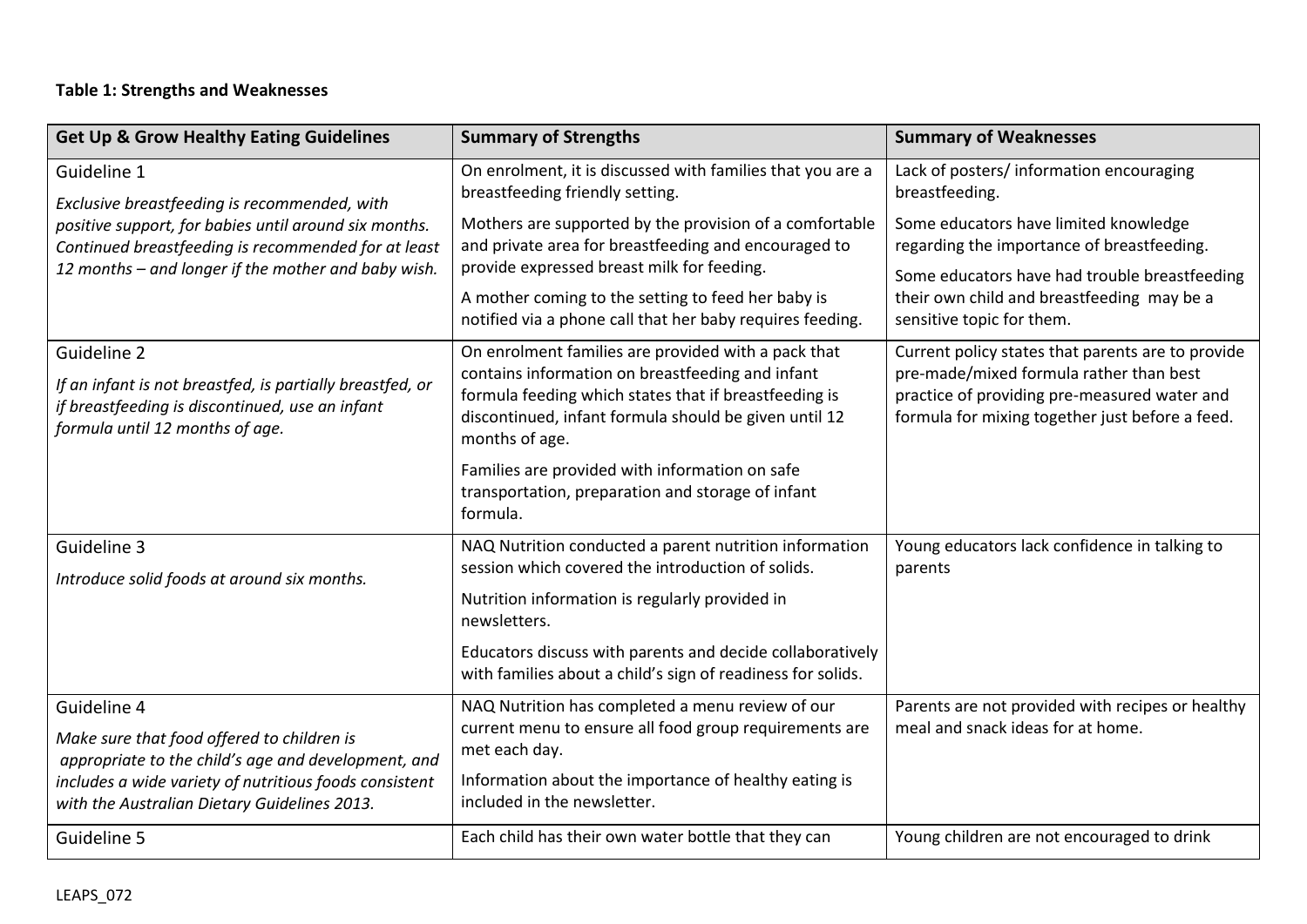| Provide water in addition to age-appropriate milk<br>drinks. Infants under the age of six months who are<br>not exclusively breastfed can be offered cooled boiled<br>water in addition to infant formula. | access at any time throughout the day. There are also<br>self serve bubblers that children can use.<br>Children are encourage to drink water at mealtimes      | water outside of mealtimes.                                                                                                                                                                            |
|------------------------------------------------------------------------------------------------------------------------------------------------------------------------------------------------------------|----------------------------------------------------------------------------------------------------------------------------------------------------------------|--------------------------------------------------------------------------------------------------------------------------------------------------------------------------------------------------------|
| Guideline 6<br>Plan mealtimes to be positive, relaxed and social.                                                                                                                                          | Educators talk with the children at mealtimes about the<br>food they are eating in their lunchbox e.g. where it<br>comes from, what it tastes like, etc.       | Educators don't sit or eat with the children.                                                                                                                                                          |
| Guideline 7<br>Encourage children to try different food types and<br>textures in a positive eating environment                                                                                             | Our programming includes regular cooking experiences<br>where children are encouraged to get involved, help<br>prepare and taste new healthy foods.            | Some children are quite fussy and/or have<br>allergies which prevents them from trying new<br>foods.                                                                                                   |
| Guideline 8<br>Offer an appropriate amount of food, but allow<br>children to decide themselves how much they will<br>actually eat                                                                          | Serves provided are based on the serve sizes in the<br>Australian Dietary Guidelines 2013. Children are able to<br>have seconds if they are still hungry.      | Some educators try to make children finish<br>everything on their plate before they can play.                                                                                                          |
| Guideline 9<br>Offer meals and snacks at regular and predictable<br>intervals.                                                                                                                             | Meal and snack times are consistent each day and<br>children get used to the routine.                                                                          | Some of the young children miss out on the<br>social side of eating as they have their sleep at<br>lunch time.                                                                                         |
| Guideline 10<br>Ensure that food is safely prepared for children to eat<br>- from the preparation stages to consumption                                                                                    | The cook has completed Food Safety training and follows<br>safe food handling practices, in line with centre policies,<br>when preparing food for the children | Some lunchboxes provided by parents appear<br>dirty and are not transported with a cooler brick<br>to keep the food safe.<br>Educators have not completed food safety<br>training in the last 5 years. |

| <b>Get Up &amp; Grow Physical Activity</b><br><b>Recommendations</b>                                                                                                 | <b>Summary of Strengths</b>                                                                                                                   | <b>Summary of Weaknesses</b>                                                                 |
|----------------------------------------------------------------------------------------------------------------------------------------------------------------------|-----------------------------------------------------------------------------------------------------------------------------------------------|----------------------------------------------------------------------------------------------|
| Recommendation 1:                                                                                                                                                    | We provide regular, physical floor based play activities                                                                                      | On hot or wet days when the children can't use                                               |
| For healthy development in infants (birth to 1 year),<br>physical activity - particularly supervised floor-based<br>play in safe environments - should be encouraged | for all abilities -baby tummy time, reaching, pulling,<br>moving their bodies/limbs, feeling grass, looking up into<br>the sky at birds, etc. | the outside area, physical activity is limited<br>because we lack suitable equipment inside. |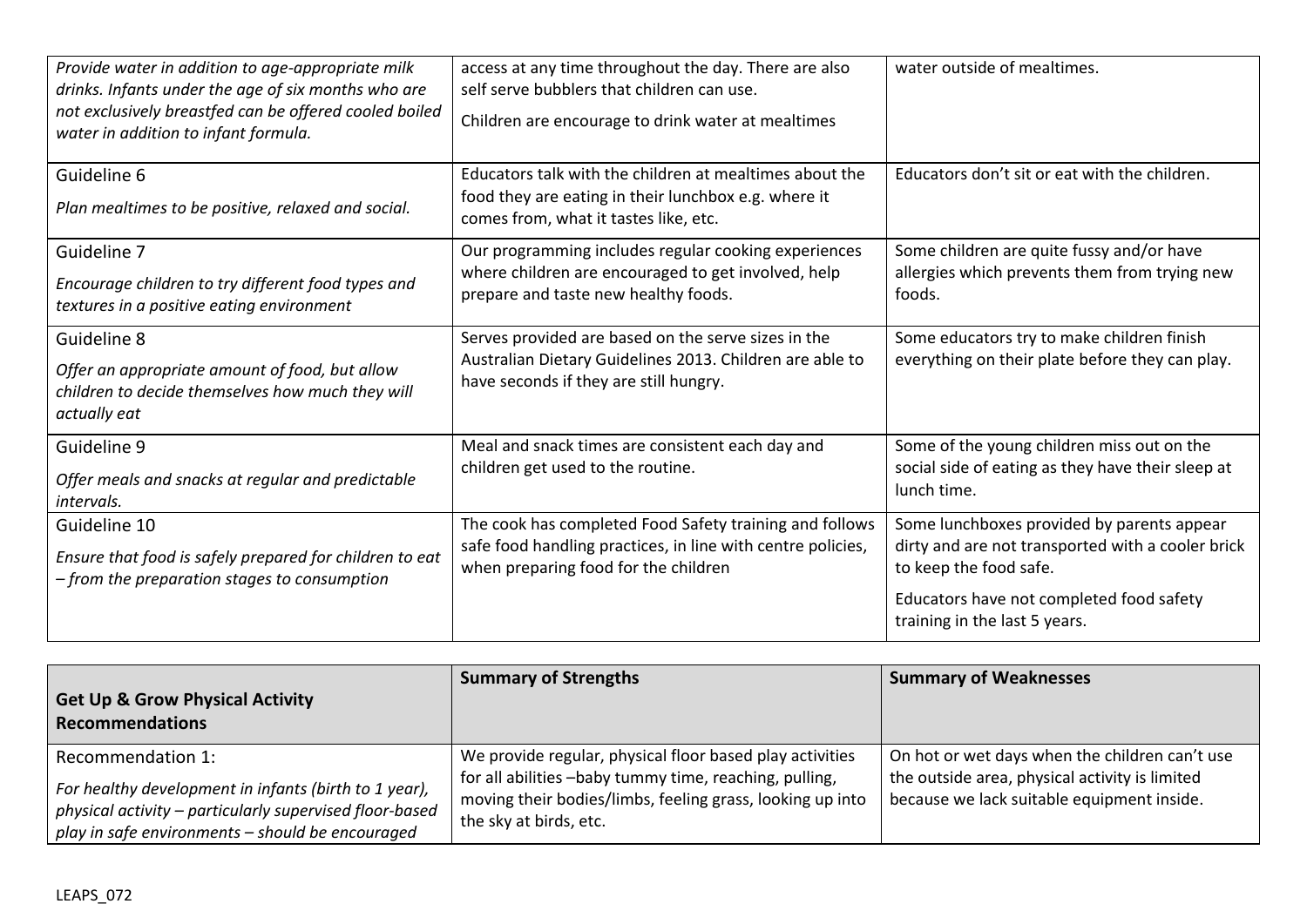| from birth                                                                                                                                                                                                                              |                                                                                                                                                                                                                            |                                                                                                                                                                                                                                                            |
|-----------------------------------------------------------------------------------------------------------------------------------------------------------------------------------------------------------------------------------------|----------------------------------------------------------------------------------------------------------------------------------------------------------------------------------------------------------------------------|------------------------------------------------------------------------------------------------------------------------------------------------------------------------------------------------------------------------------------------------------------|
| <b>Recommendation 2:</b><br>Toddlers (1 to 3 years) and pre-schoolers (3 to 5<br>years) should be physically active every day for at<br>least three hours, spread throughout the day.                                                   | We Set up age-appropriate structured physical play,<br>with a progression available to encourage and extend on<br>children's abilities.                                                                                    | Unstructured free play that encourages physical<br>activity is limited.                                                                                                                                                                                    |
| <b>Recommendation 3:</b><br>Children younger than two years of age should not<br>spend any time watching television or using other<br>electronic media (DVDs, computer and other<br>electronic games).                                  | There are no tv's or any other electronic media devices<br>in the children's rooms.                                                                                                                                        | No information is provided to parents on this<br>guideline or information on physical activities to<br>do at home.                                                                                                                                         |
| Recommendation 4:<br>For children two to five years of age, sitting and<br>watching television and the use of other electronic<br>media (DVDs, computer and other electronic games)<br>should be limited to less than one hour per day. | There are no tv's or any other electronic media devices<br>in the children's rooms.                                                                                                                                        | Only on rare occasions eg when the weather is<br>bad it is possible to bring in a tv for the children<br>to watch for half an hour or so.<br>No information is provided to parents on this<br>guideline or information on activity ideas to do at<br>home. |
| <b>Recommendation 5:</b><br>Infants, toddlers and pre-schoolers should not be<br>sedentary, restrained or kept inactive for more than<br>one hour at a time - with the exception of sleeping                                            | Young children are only restrained in highchairs at<br>mealtimes, for a maximum of 1 hour.<br>Productive sedentary play: reading, listening to stories,<br>art and craft activities drawing and puzzles are<br>encouraged. | No information is provided to parents on this<br>guideline or information on productive sedentary<br>play.                                                                                                                                                 |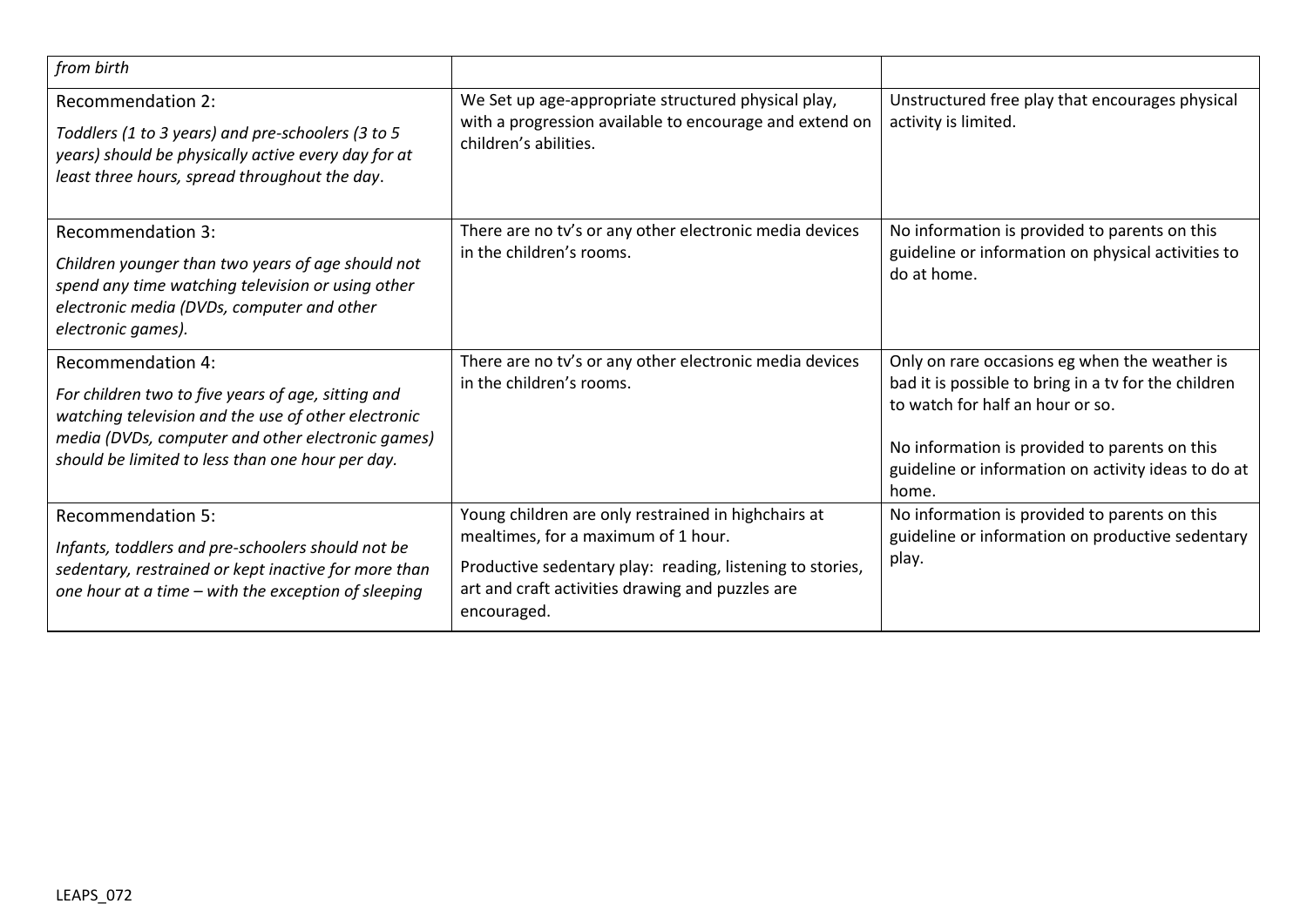## *Step 3 – Complete Table 2a*

Using the information included in Table 1, identify and record one or more area(s) for improvement around the GUG Healthy Eating guidelines and complete Table 2a. Try and identify at least 3 areas of improvement.

## **Table 2a: Quality Improvement Action Plan – Healthy Eating**

| <b>Healthy Eating</b><br><b>Get Up &amp; Grow</b><br><b>Guideline(s) for</b><br>improvement | <b>Links to NQS and EYLF</b>                                                           | What outcome or goal do<br>you seek?                                                                   | <b>Priority</b><br>(L/M/H) | How will this outcome be<br>achieved? (Steps)                                                                                                                                                                                                                                                                                                                                                    | <b>Success measure</b>                                                                                          | By when? |
|---------------------------------------------------------------------------------------------|----------------------------------------------------------------------------------------|--------------------------------------------------------------------------------------------------------|----------------------------|--------------------------------------------------------------------------------------------------------------------------------------------------------------------------------------------------------------------------------------------------------------------------------------------------------------------------------------------------------------------------------------------------|-----------------------------------------------------------------------------------------------------------------|----------|
| Guideline 5                                                                                 | NQS:<br>2.1<br>2.1.1<br>2.1.3<br>2.2<br>2.2.1<br>5.1.1<br>5.1.3<br>6.1<br>6.2<br>6.2.2 | To increase water<br>consumption of all children                                                       | H                          | Provide water through a<br>1.<br>number of different methods<br>eg bubblers, self-serve from<br>jugs, cold water in drink<br>bottles in fridge<br>Encourage children to drink<br>2.<br>water at mealtimes<br>3. Have water breaks outside of<br>mealtimes and encourage<br>children to help themselves<br>throughout the day                                                                     | Children of all ages drinking<br>water during mealtimes and<br>also outside of mealtimes<br>throughout the day  | 1 month  |
| Guideline 4                                                                                 | 6.3.1<br>EYLF:<br>Outcome 1<br>Outcome 2<br>Outcome 3<br>Outcome 4<br>Outcome 5        | For parents to be providing<br>lunchboxes containing a<br>wide range of food from<br>the 5 food groups | H                          | Provide information to<br>1.<br>parents on the Australian<br>Dietary Guidelines 2013 and 5<br>food groups through a<br>number of strategies.<br>Including: e-newsletter<br>articles, posters around the<br>setting, handout/pamphlets<br>in common areas, factsheets,<br>face to face communication,<br>guest speaker, etc<br>Have a food display with<br>2.<br>healthy lunchbox<br>combinations | Children being provided with<br>healthy lunchboxes containing a<br>wide range of food from the 5<br>food groups | 2 months |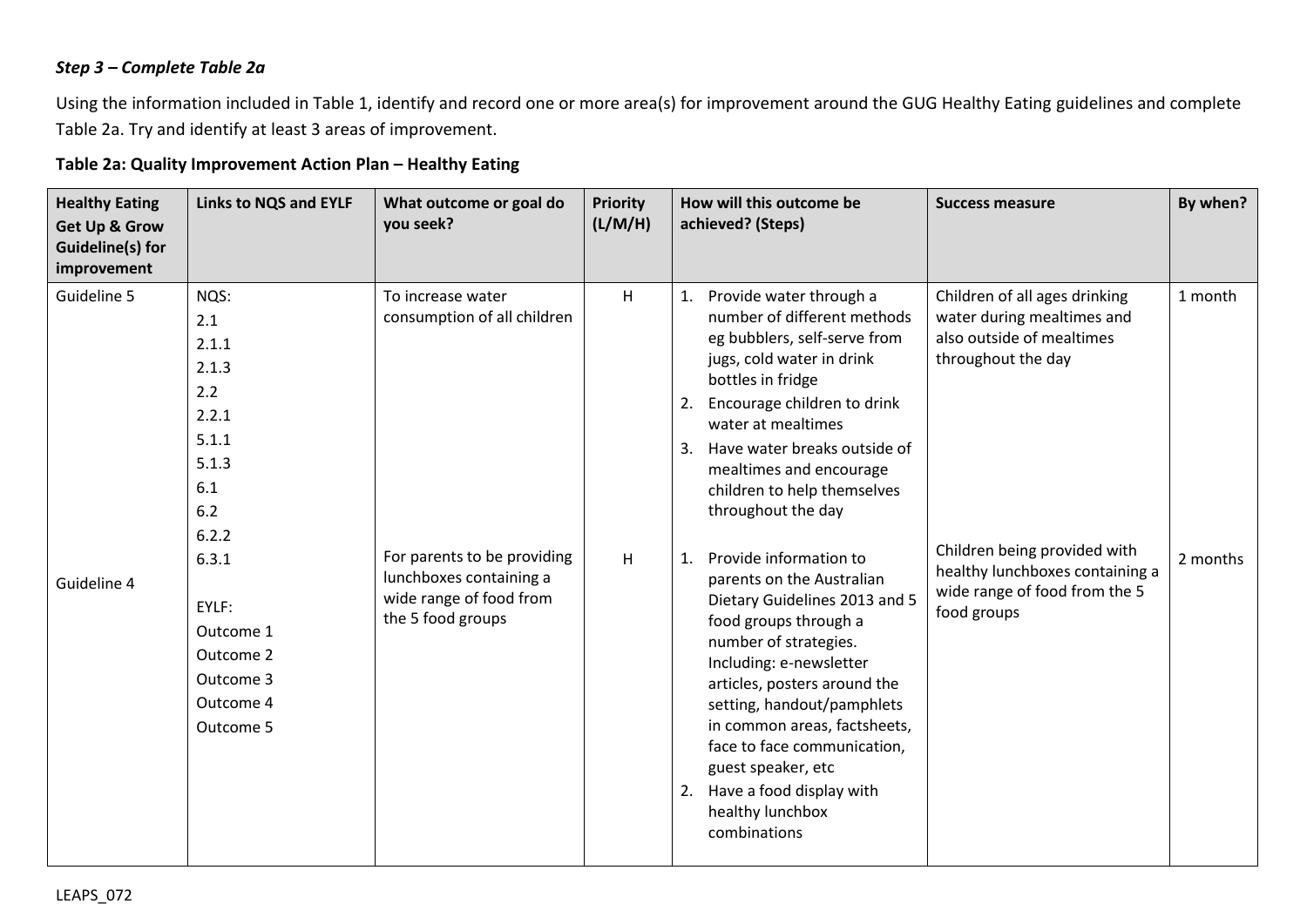| Guideline 6 | For mealtimes to be<br>positive relaxed and social | M | Get the children involved in<br>For children to enjoy a positive,<br>relaxed and social mealtime<br>mealtime set up, laying table<br>cloth, water jugs and cups, etc<br>Encourage educators to sit<br>with the children during<br>mealtimes and eat their<br>healthy lunches together<br>Educators to encourage<br>discussion about the food<br>they are eating eg. where<br>does food come from, how it<br>is grown, what it<br>tastes/smells/feels like, why it<br>is good for us, etc. | 1 month |
|-------------|----------------------------------------------------|---|-------------------------------------------------------------------------------------------------------------------------------------------------------------------------------------------------------------------------------------------------------------------------------------------------------------------------------------------------------------------------------------------------------------------------------------------------------------------------------------------|---------|
|             |                                                    |   |                                                                                                                                                                                                                                                                                                                                                                                                                                                                                           |         |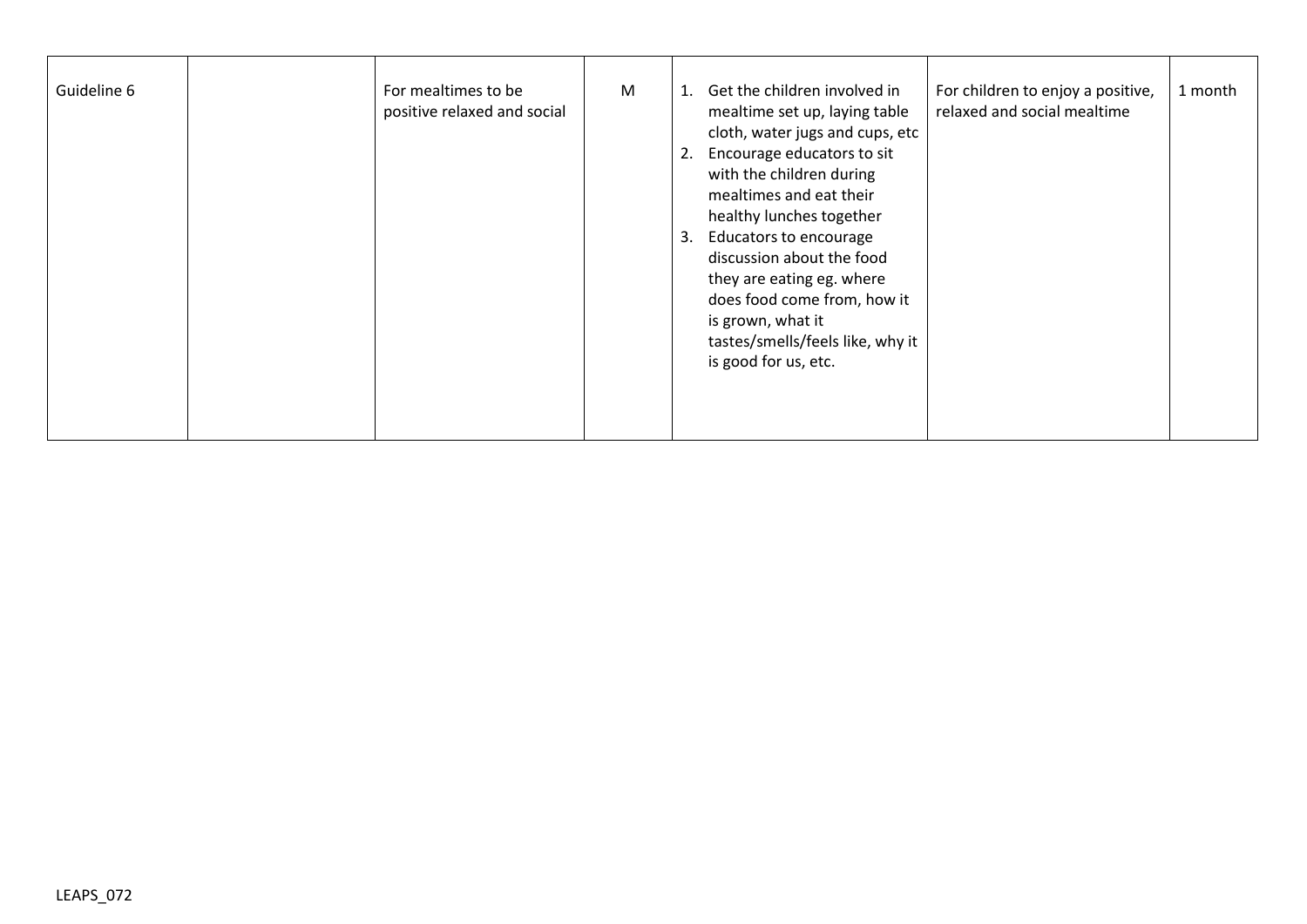## *Step 4 – Complete Table 2b*

Using the information included in Table 1, identify and record one or more area(s) for improvement around the GUG Physical Activity recommendations and complete Table 2b. Try and identify at least 2 areas of improvement. One example is provided below.

### **Table 2b: Quality Improvement Plan Action Plan – Physical Activity**

| <b>Physical Activity</b><br><b>Get Up &amp; Grow</b><br><b>Recommendation(s)</b><br>for improvement                   | Links to NQS and<br><b>EYLF</b>                                                                                                             | What outcome or goal do you<br>seek?                                                                            | <b>Priority</b><br>(L/M/H) | How will this outcome be<br>achieved? (Steps)                                                                                                                                                                                                                                                                                                                                                                                                                                                                                                                                       | <b>Success measure</b>                                                                                                                        | By when? |
|-----------------------------------------------------------------------------------------------------------------------|---------------------------------------------------------------------------------------------------------------------------------------------|-----------------------------------------------------------------------------------------------------------------|----------------------------|-------------------------------------------------------------------------------------------------------------------------------------------------------------------------------------------------------------------------------------------------------------------------------------------------------------------------------------------------------------------------------------------------------------------------------------------------------------------------------------------------------------------------------------------------------------------------------------|-----------------------------------------------------------------------------------------------------------------------------------------------|----------|
| Recommendation 1<br><b>Recommendation 2</b><br><b>Recommendation 3</b><br>Recommendation 4<br><b>Recommendation 5</b> | NQS:<br>1.1.3<br>1.1.<br>2.2<br>2.2.2<br>2.3.1<br>2.3.2<br>3.1.1<br>3.1.3<br>3.2.1<br>3.2.2<br>EYLF:<br>Outcome 1<br>Outcome 3<br>Outcome 4 | During times when outdoor<br>physical activity is unavailable,<br>children are engaged in active<br>indoor play | M                          | Provide educators with<br>1.<br>LEAPS Active Play Cards to<br>give them some active<br>indoor play ideas - such as:<br>city streets, bean bag<br>balancing, active books and<br>dancing ribbons.<br>Supply rooms with play<br>2.<br>equipment suitable for<br>indoors such as bean bags,<br>ribbons, scarfs etc.<br>Encourage children to have<br>3.<br>input into new active play<br>ideas and create games for<br>themselves and their<br>friends.<br>Ensure educators are able<br>4.<br>to make enough space in<br>the rooms for children to<br>move around feely and<br>safely. | When outdoor physical activity<br>is unavailable, children are<br>safely engaged in both<br>structured and unstructured<br>active indoor play | 2 months |
| Recommendation 1<br><b>Recommendation 2</b>                                                                           |                                                                                                                                             | Children of all ages meet the<br>daily physical activity                                                        | H                          | Provide parents with<br>$\mathbf{1}$<br>information on the<br>importance of meeting the<br>physical activity                                                                                                                                                                                                                                                                                                                                                                                                                                                                        | Children of all ages meeting<br>their daily physical activity<br>requirements                                                                 | 2 months |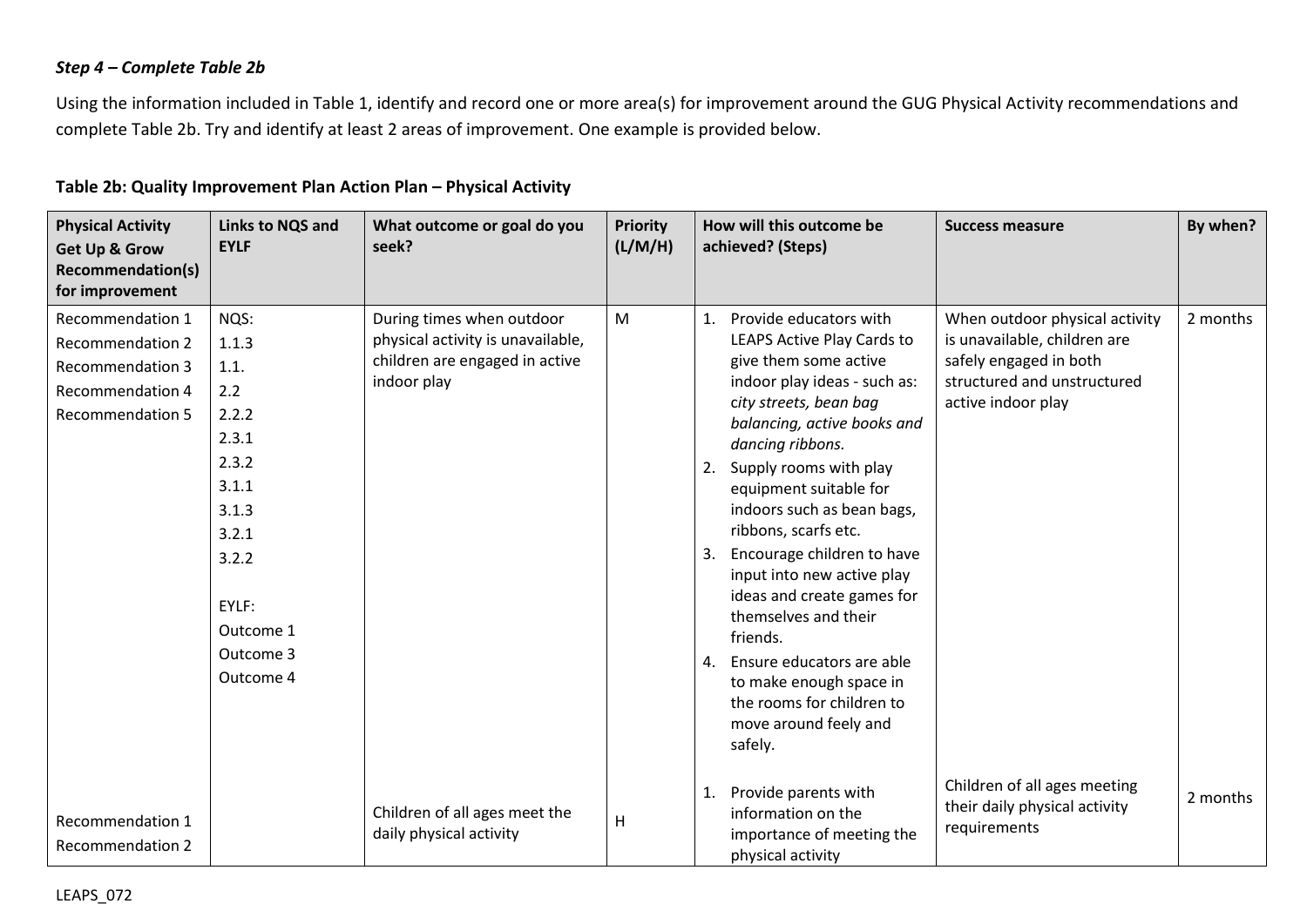| Recommendation 3<br><b>Recommendation 4</b><br><b>Recommendation 5</b> | requirements | recommendations and<br>provide activity ideas to do<br>at home. Use a number of<br>strategies to disseminate<br>this information including:<br>e-newsletter articles,<br>posters around the setting,<br>handout/pamphlets in<br>common areas, factsheets,<br>face to face communication,<br>etc.<br>Talk to the parents about<br>2.<br>the activities that their chid<br>enjoys at the ECEC setting<br>and encourage them to<br>continue with them at<br>home and on weekends. |
|------------------------------------------------------------------------|--------------|--------------------------------------------------------------------------------------------------------------------------------------------------------------------------------------------------------------------------------------------------------------------------------------------------------------------------------------------------------------------------------------------------------------------------------------------------------------------------------|
|------------------------------------------------------------------------|--------------|--------------------------------------------------------------------------------------------------------------------------------------------------------------------------------------------------------------------------------------------------------------------------------------------------------------------------------------------------------------------------------------------------------------------------------------------------------------------------------|